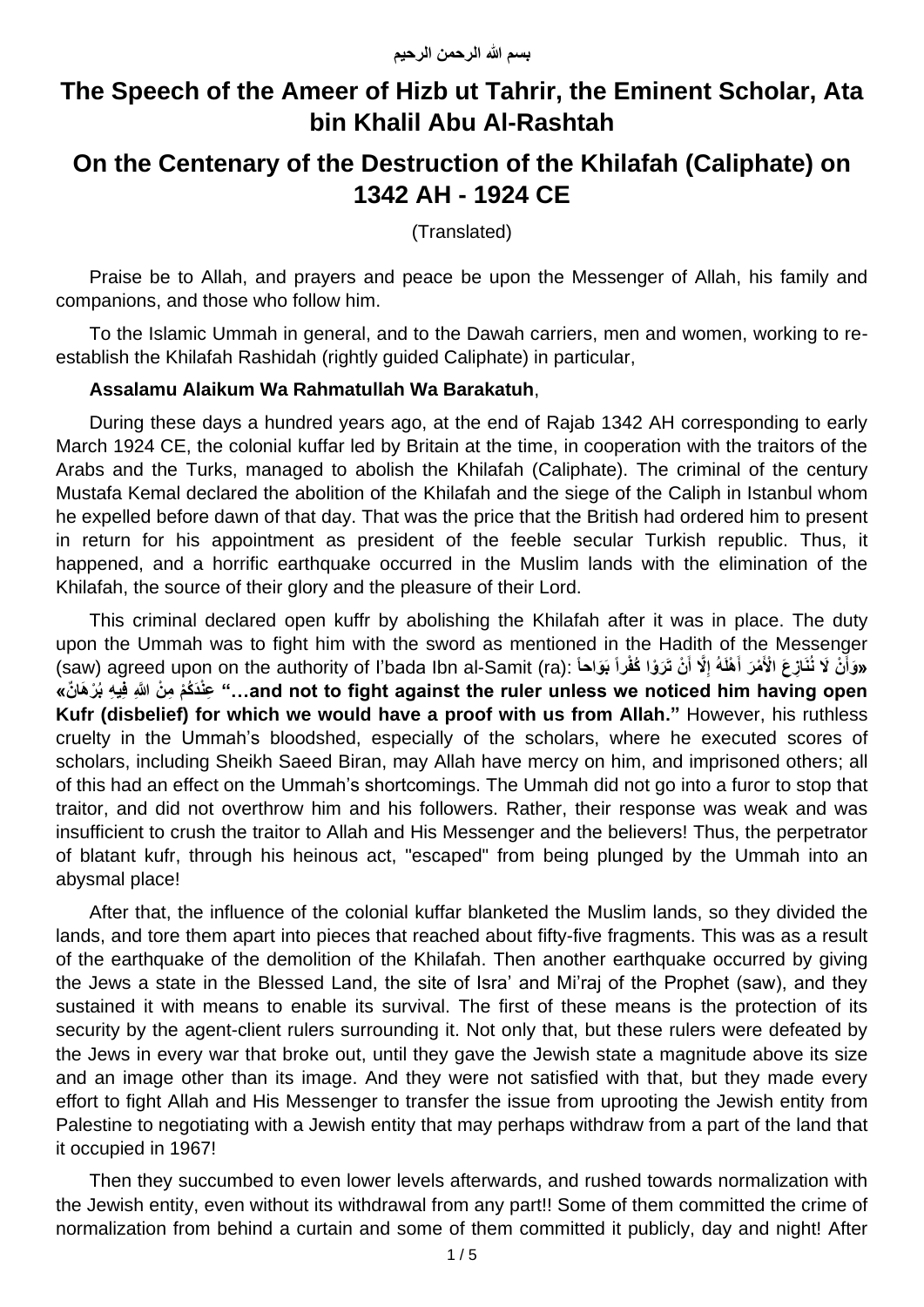the rulers of Egypt led this march of humiliation and disgrace, the Palestinian Liberation Organization followed it and then the rulers of each of Jordan, followed by Emirates, Bahrain, Sudan and Morocco. The Saudi rulers stand by the side of the road waving to those countries that they are walking behind them and not lagging behind, and so they all rush in committing the crime سِنُصِيبُ الَّذِينَ أَجْرَمُوا صَغَارٌ عِنْدَ اللَّهِ .without bother of the humiliation that envelops them from head to toe **َ**

## **ا ب before debasement crimes committed who those afflict will There "ب َكانُوا يَ ْم ُكُرو َن**﴾ **ِ َم َش ا َو ِدي د َعذَ Allah and severe punishment for what they used to conspire"** [Al-An'am: 124].

It is not only Palestine that these rulers have betrayed, but they have also surrendered or handed over other pure parts of the land of Islam. Kashmir was annexed by the Hindu polytheists to their state, Russia annexed Crimea, South Sudan was seceded from its north, and East Timor was taken from Indonesia. Cyprus, what do you know about Cyprus, as it was a fortress of the Muslims for many years, now it is mostly controlled by Greece, and the Rohingya Muslims were slaughtered in Myanmar (Burma), and when they sought refuge in Bangladesh, the regime there subjected them to adversity and crammed them in the island of Basan Char that is a dangerous island prone to flooding and is unfit for human inhabitance! Then, East Turkestan, which China has oppressed and treated brutally, even monsters recoil from such treatment, making it a prison for the free men and women, so the massacres were magnified publicly, not secretly, before the hearing and sight of the existing countries in the Muslim lands, who remained silent like the graves, and when they do speak out they say that the oppression of Muslims by China is an Grave is the word that comes out of" ﴿كَبُرَتْ كَلِمَةً تَخْرُجُ مِنْ أَفْوَاهِهِمْ إِنْ يَقُولُونَ إِلَّا كَذِباً﴾ !internal matter! **ِ ِ their mouths; they speak not except a lie"** [Al-Kahf: 5].

As for other the Muslim countries, they are ruled by the Ruwaibidha (ignorant) rulers, who revolve with the colonial kuffar wherever and however they turn, so they do not preserve the security of the country and do not truly care for the people, their wealth is plundered and deprived of their dignity neither here nor there. They have no weight to the colonial kuffar especially America, that calls its agents to that which gives them humiliation and dishonor; it dictates to them, "Without us, you would not have stayed on your crooked chairs for a few days, pay us as much money as you can, even more than what you can." Truly one who is humiliated, will be at ease facing humiliation.

**O Muslims**: This is your condition after the demise of the Khilafah, nations gather against you from all sides, so how was your situation under the shade of the Khilafah?

You were the best nation that was brought to humankind, the followers of Muhammad (saw), the Seal of the Prophets and the Imam of the Mujahideen. Your ancestors are the rightly guided caliphs, conquerors and leaders. You are the descendants of the victorious Salah ud-Din, the conqueror of the Crusaders, and the liberator of Al-Quds from their defilement in such a great month, Rajab 583 AH, the descendants of Qutuz and Baibars the conqueror of the Tatars, the descendants of Muhammad al-Fatih, the young Amir who was not over the age of twenty-three when he conquered Constantinople in 857 AH / 1453 CE, and Allah honoured him with the praise of the Messenger of Allah (saw) in the Hadith that Ahmad narrated on the authority of Bishr al-You will open Constantinople, its Amir is the" «فَلَنْعْمَ الْأَمِيرُ أَمِيرُهَا وَلَنْعْمَ الْجَيْشُ ذَلِكَ الْجَيْشُ»... :Khath'ami **َ best Amir, and the best army is that army."**

The descendants of Caliph Suleiman Al-Qanouni, where France sought his help to release its king from captivity in the sixteenth century (1525 CE), but today it forgot or wanted to forget this assistance from the caliph of the Muslims, so it transgressed and insulted Islam and the Messenger of Islam (saw) in the absence of any accountability because the shield of Islam is absent. You are the descendants of Caliph Selim III; during his reign, the United States of America paid an annual tax to allow American ships to pass safely from the Atlantic to the Mediterranean without being attacked by the Ottoman Navy in the Wilayah (state) of Algiers, and for the first time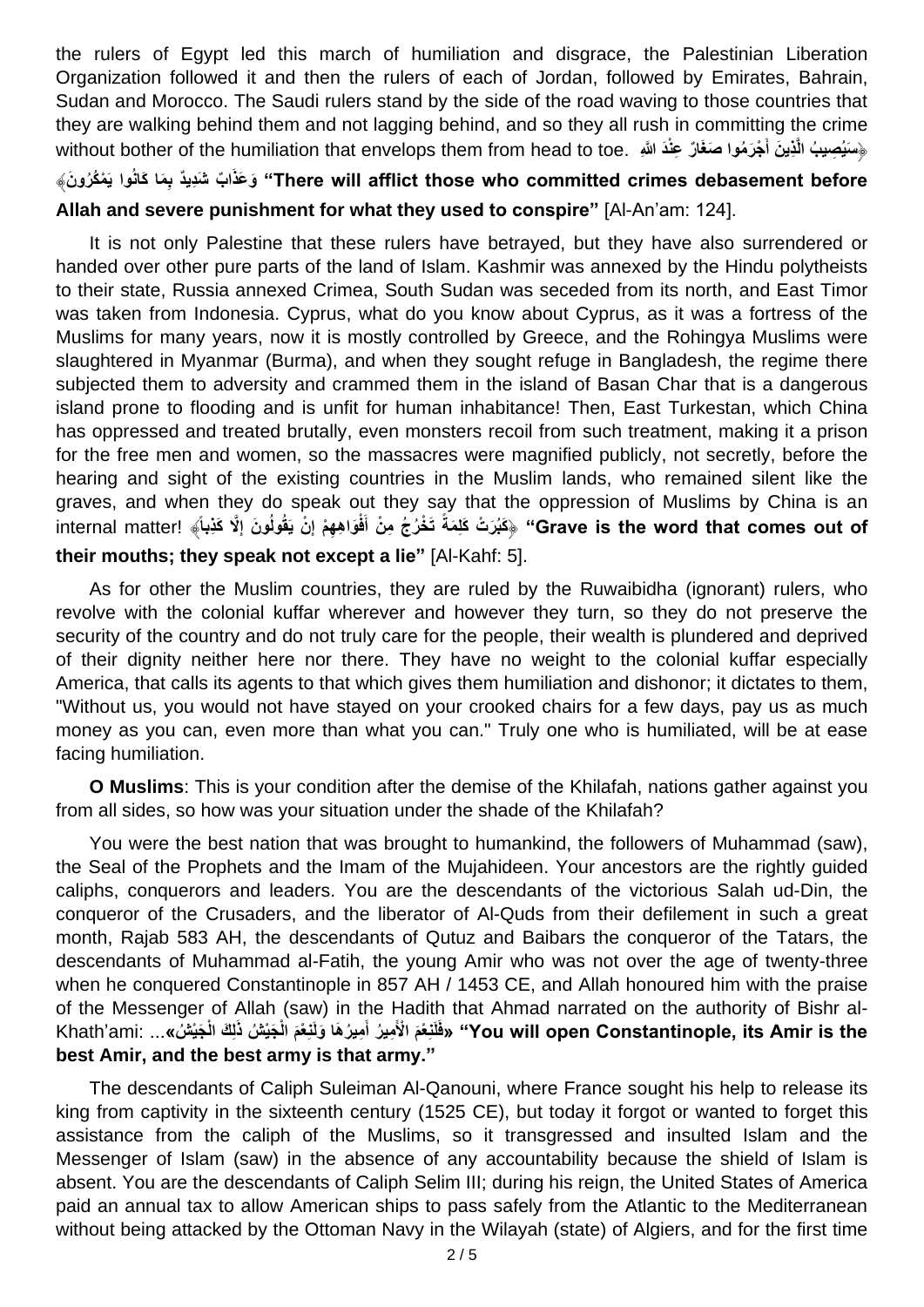America was forced to sign a treaty in a language other than its own, but rather in the language of another country (the Ottoman State) in the year 1210 AH / 1795 CE. America now controls the rulers of the Muslims, saying: "Pay, we are the ones who protect you". You are the descendants of Caliph Abdul Hamid, who was not tempted by the golden millions that the Jews offered to the State Treasury to allow them to settle in Palestine, and said his famous declaration: "The scalpel's work in my body is easier for me than seeing Palestine amputated from the caliphate", then he added "... let the Jews keep their millions ... and if the Khilafah is torn apart one day, they can then take Palestine without a price." And this is what happened! You are the descendants of those who invented the clock, and gifted one to Charlemagne, the greatest king of Europe at that time, and his entourage thought it was full of goblins and jinn! This is how we were with our enlightened thoughts, and how they were in their empty weak thoughts!

This is how you were, O Muslims, when the Caliphate shielded you, and this is how you became when the Caliphate's shade was removed, so take heed, O people of sight.

### **In conclusion, I turn to you, People of Power and Protection: O descendants of Khalid, Salah ud-Din and Muhammad al-Fatih**

Only you are the ones who can heal the Ummah's chest from its enemies, the enemies of your Deen. Only you can break the humiliation that Muslims have reached in their lands, the lands of Islam, and you will have the honour to initiate and realize the Ummah's hope, and the whole Ummah will stand with you, and all its soldiers will stand at the forefront and behind you. You will not be alone, Allah willing, so do your duty, may Allah bless you, rise to our victory, to support Hizb ut Tahrir for the establishment of the Khilafah Rashidah (rightly guided Caliphate), for it is not the path of victory only in terms of describing reality, but rather because of its utmost great obligation, by which rules are established and Hudood are implemented. Without it, rulings are not applied to people, and there are no Hudood implemented between them, and whoever does not work to establish the Khilafah and establish a caliph while he is able, his sin is great as if he died a death And" «...وَمَنْ مَاتَ وَلَيْسَ فِي غُفُقِهِ بَيْعَةٌ، مَاتَ مِيتَةً جَاهِلِيَّةً» .of a Jahiliyya to indicate the severity of the sin. «فَالَمْ بِيُعَةٌ، مَاتَ مِيتَةً جَاهِلِيَّةً» **whoever dies without the pledge of allegiance (to the ruler) upon his neck dies a death of jahiliyya."** The Muslims gave the pledge of allegiance to the caliph before they prepared and buried the Messenger of Allah (saw), may Allah's prayers and peace be upon him, due to its importance and greatness, and all of this is due to the greatness and importance of the Khilafah.

#### **O People of Power and Protection: O People of Nusra (victory): O Muslim Armies**

Is there not a Mus'ab bin Umayr, As'ad bin Zurara, and Usayd bin Hudair, and Sa'ad bin Muadh among you? Those who have given victory to Allah (swt) and His Messenger (saw), and they won in this world and the next. Even the throne of Ar-Rahman, Most Merciful, shook due to the death of Sa'ad bin Muadh for giving the support (Nusra) for Allah's Deen. Bukhari narrated on the authority of Jaber, may Allah be pleased with him, I heard the Prophet (saw) say: **شُ رْ َالع از َهتْ ا» »معاذ بن سعد موتَ لِ" The throne shook because of the death of Sa'ad bin Muadh**." Is there no wise man among you to support Allah (swt), His Messenger (saw), and the people of his (saw) call? The Ummah awaits you. It is waiting for your takbeer so that it can join you in takbeer and when the banner is raised high by your hands, they chant the tahleel for you, and this is the only way for the Ummah's revival; to establish the Khilafah Rashidah that implements Islam internally and carries it to the world by Dawah and Jihad, and Allah grants it victory: **يِف واُمنَ آ نَ ذيِ ِناا لَنَ ْن ُصُر ُر ُسلَنَا َوالا** ﴿**إ** أَالْحَيَاةِ الدُّنْيَا وَيَوْمَ يَقُومُ الْأَشْهَادُ﴾ "Indeed, We will support Our messengers and those who believe

# **during the life of this world and on the Day when the witnesses will stand"** [Ghafir: 51].

**O, Soldiers of Allah**: We realize that no angels will come down from the heavens to establish the Khilafah for us and lead an army that strengthens Islam and the Muslims. Allah (swt) will send down angels to help us if we work hard with sincerity and loyalty to resume the Islamic way of life on earth and to establish the Khilafah. This is a true promise in the Book of Allah (swt) and the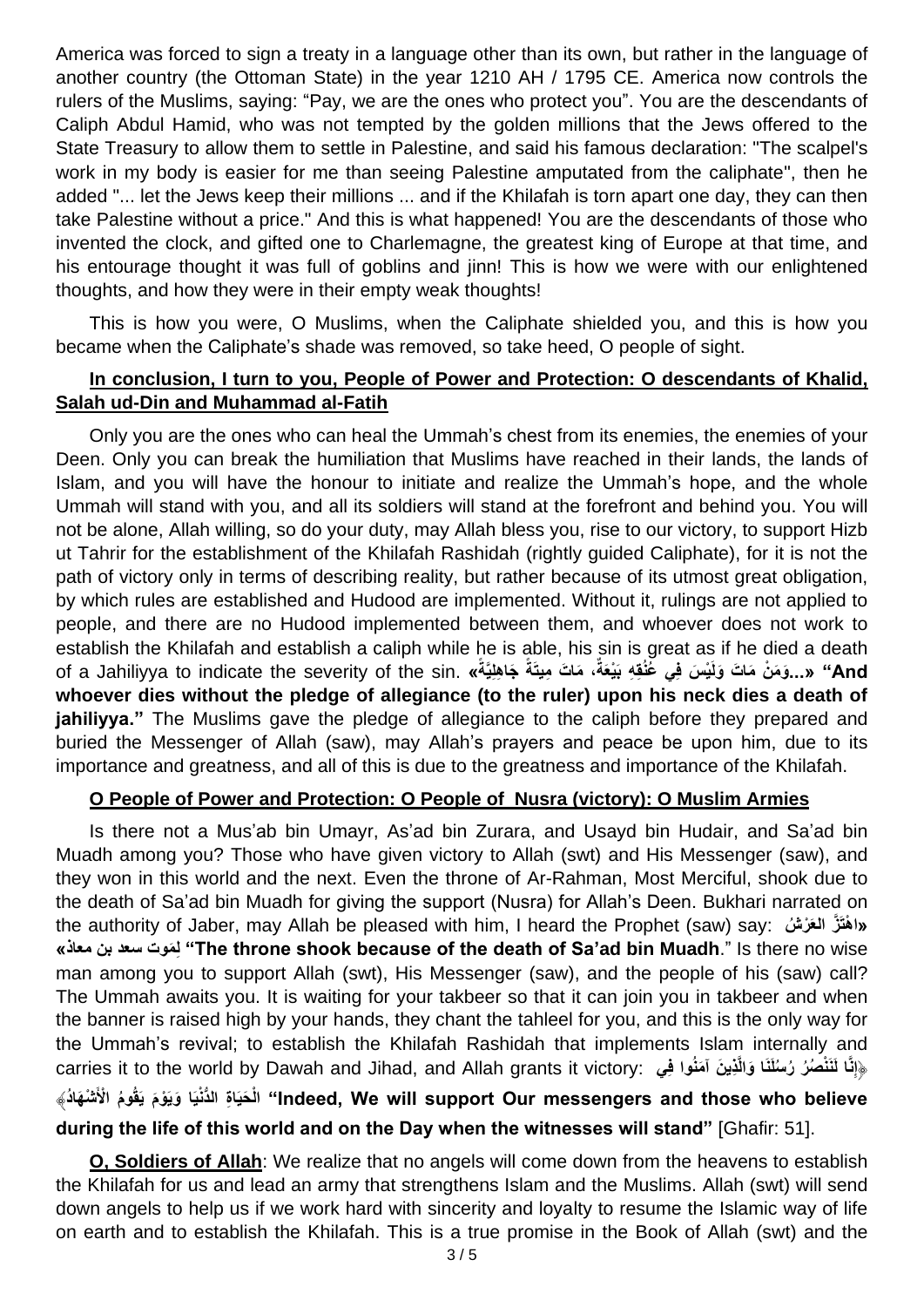Hadith of the Messenger (saw). This is not affected by the saying of those who say that establishing the Khilafah today is a figment of the imagination. Actually the one who claims that the establishment of the Khilafah is a fantasy is the one who seeks fantasy, while establishing the Khilafah is a reality that will happen, Allah willing, and is confirmed by four facts:

هِوَعَدَ اللّهُ الَّذِينَ ءَامَنُوا مِنْكُمْ وَعَمِلُوا الصَّالِحَاتِ لَيَسْتَخْلِفَنَّهُمْ فِي الْأَرْضِ كَمَا اسْتَخْلَفَ الَّذِينَ First: A promise from Allah: ﴿وَعَدَ اللّهَ الَّذِينَ **ِه ِم ْم ْن ْبِل َ** ﴾ **ق" Allah has promised those who have believed among you and done righteous deeds that He will surely grant them succession [to authority] upon the earth just as He granted it to those before them"** [An-Nur: 55].

**Second:** A glad-tiding (Bushra) of the Messenger of Allah (saw) of the return of the Khilafah on the method of Prophethood after the forced rule, the Prophet (saw) said: **نُ كوُ َت فَ َجْبِرياةً لكاً ام تَ ُكو ُن ُمْ »...ثُ** then there will be a..." مَا شَاءَ اللَّهُ أَنْ تَكُونَ ثُمَّ يَرْفَعُهَا إِذَا شَاءَ أَنْ يَرْفَعَهَا ثُمَّ تَكُونُ خِلَافَةً عَلَى مِنْهَاجِ النُّبُوَّةِ» ثُمَّ سَكَتَ ﷺ **َ َ forced rule, it will last for as long as Allah wills, then He (swt) will remove it, then there will be Khilafah on the method of Prophethood"** and then he (saw) kept silent. [Extracted by Ahmad on the authority of Hudhaifa].

**Third:** A vital interactive Ummah, the best nation brought to humankind: **سِ للنااِ تْ جَ رِخْ ُ ام ة أ ْم َخْي َر أ** ﴿ **ُكْنتُ ُ** You are the best nation produced [as an example] for'' تَأْمُرُونَ بِالْمَعْرُوفِ وَتَنْهَوْنَ عَنِ الْمُنْكَرِ وَتُؤْمِنُونَ بِاللَّهِ **mankind. You enjoin what is right and forbid what is wrong and believe in Allah."** [Al-i-Imran: 110]. If it were to abate establishing the Khilafah one day, it is only like the lion's respite before it attacks.

**Fourth**: A party that is sincere to Allah (swt), Allah willing, truthful with His Messenger (saw) hastening, and working day and night to achieve the promise of the glad tiding, as if it is the «لَا تَزَالُ طَائِفَةٌ مِنْ أُمَّتِي ظَاهِرِينَ عَلَى الْحَقِّ لَا يَصْرُّهُمْ مَنْ خَذَلَهُمْ حَتَّى يَأْتِيَ أَمْرُ اللَّهِ وَهُمْ كَذَلِكَ» :confirmation to the Hadith: «لَا تَزَالُ طَائِفَةٌ مِنْ أَهْرِ اللَّهِ وَهُمْ **َ ْ ُ "A group of people from my Umma will always remain triumphant on the right path and continue to be triumphant (against their opponents). He who deserts them shall not be able to do them any harm. They will remain in this position until Allah's Command is executed (i.e. Qiyamah is established)"** [Extracted by Muslim on the authority of Thauban].

Any one of these four is sufficient to state that the work for the Khilafah is not fiction, so what if the four are combined?! Thus, the establishment of the Khilafah is an established fact that will take place soon, Allah willing, and its stability and perseverance after its establishment will materialize, Allah willing, and the structures of the major states today will collapse with an abysmal end. These countries are small in the eyes of Allah (swt) and the servants of Allah. What a tiny creation (Covid-19) that can hardly be seen has caused to those countries, and its leader America is an example of this, and look at what happened to it in its elections; one group considers it theft and fraud and another considers it a great victory! It did not stop at the altercations, but rather by storming the official institutions, and the loss of life with firepower in the corridors of the head of Capitalism, and both parties are calling for the ruined democracy! This is the world today, its old before the young, only the establishment of the state of Islam, the Khilafah on the method of the Prophethood, will save it.

**Brothers and Sisters:** We used to work and pray to Allah (swt) that the establishment of the Khilafah would take place before the centenary, so days passed by us during these seventy years of the life of the Hizb. We get close to being able to touch the Khilafah, then it moves far away, yet we did not despair in the mercy of Allah; therefore we work as our eyes aspire to the Khilafah, and our hearts beat towards it, and we are all reassured that it will be established, as the Messenger of **Allah (saw) informed us that and gave us the glad-tiding**: «يَـتُمُّ تَكُونُ خِلَافَةٌ عَلَى مِنْهَاجِ النُّبُوَّةِ» **there will be Khilafah on the method of Prophethood."** And all of this is enough motivation, and strengthens our resolve, and ignites the flame again, and transforms a person into another creation, from being stunned due to a calamity to one who is optimistic in the relief from the